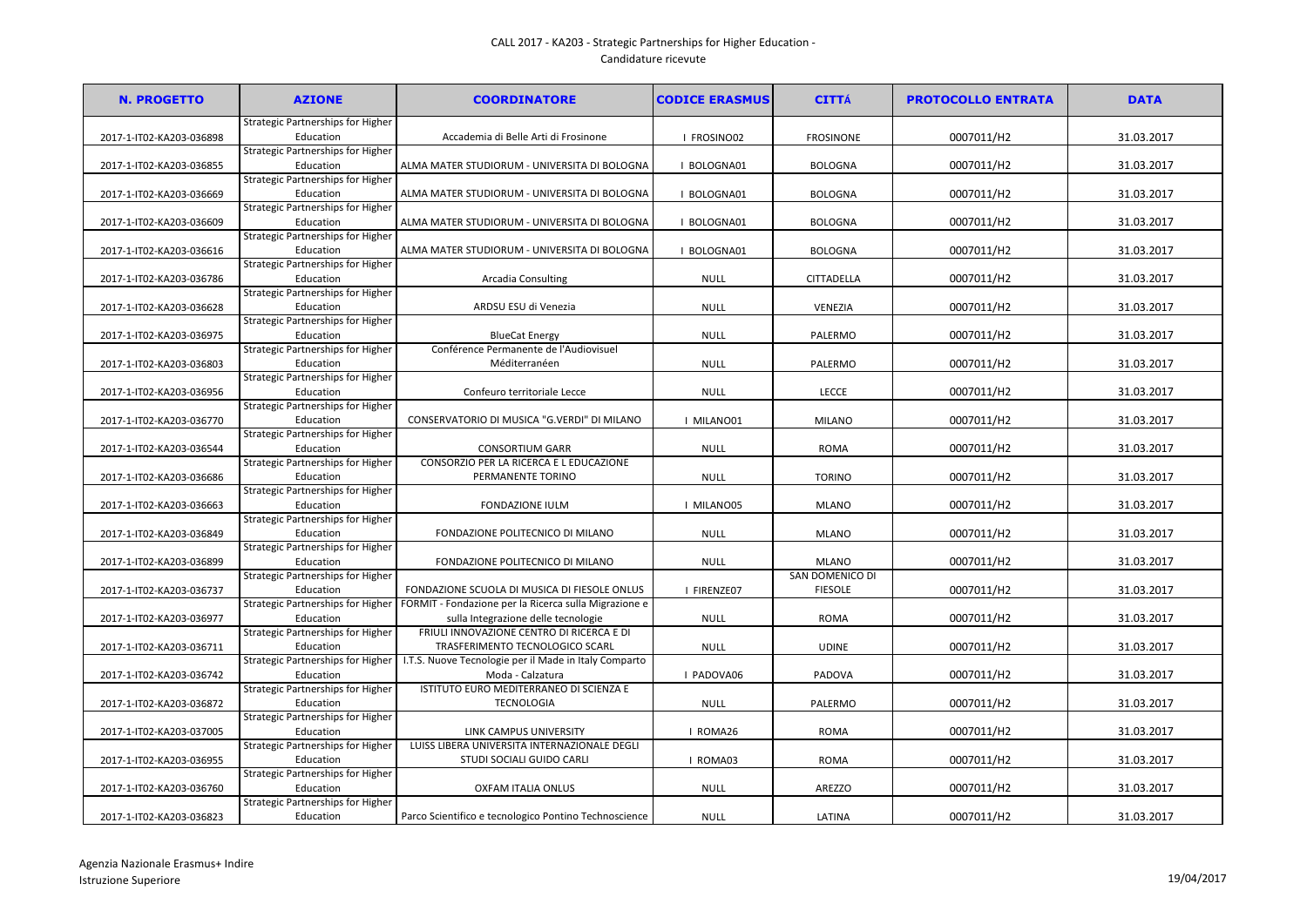## CALL 2017 - KA203 - Strategic Partnerships for Higher Education - Candidature ricevute

| <b>N. PROGETTO</b>       | <b>AZIONE</b>                                  | <b>COORDINATORE</b>                                                            | <b>CODICE ERASMUS</b> | <b>CITTÁ</b>      | <b>PROTOCOLLO ENTRATA</b> | <b>DATA</b> |
|--------------------------|------------------------------------------------|--------------------------------------------------------------------------------|-----------------------|-------------------|---------------------------|-------------|
|                          | Strategic Partnerships for Higher              |                                                                                |                       |                   |                           |             |
| 2017-1-IT02-KA203-036864 | Education                                      | POLITECNICO DI BARI                                                            | I BARIO5              | BARI              | 0007011/H2                | 31.03.2017  |
|                          | Strategic Partnerships for Higher              |                                                                                |                       |                   |                           |             |
| 2017-1-IT02-KA203-036974 | Education                                      | POLITECNICO DI MILANO                                                          | I MILANO02            | <b>MILANO</b>     | 0007011/H2                | 31.03.2017  |
|                          | Strategic Partnerships for Higher              |                                                                                |                       |                   |                           |             |
| 2017-1-IT02-KA203-036716 | Education                                      | POLITECNICO DI MILANO                                                          | I MILANO02            | <b>MILANO</b>     | 0007011/H2                | 31.03.2017  |
|                          | Strategic Partnerships for Higher              |                                                                                |                       |                   |                           |             |
| 2017-1-IT02-KA203-036854 | Education                                      | POLITECNICO DI TORINO                                                          | I TORINO02            | <b>TORINO</b>     | 0007011/H2                | 31.03.2017  |
|                          | Strategic Partnerships for Higher              |                                                                                |                       |                   |                           |             |
| 2017-1-IT02-KA203-036979 | Education                                      | POLITECNICO DI TORINO                                                          | I TORINO02            | <b>TORINO</b>     | 0007011/H2                | 31.03.2017  |
|                          | Strategic Partnerships for Higher              |                                                                                |                       |                   |                           |             |
| 2017-1-IT02-KA203-036981 | Education                                      | POLITECNICO DI TORINO                                                          | I TORINO02            | <b>TORINO</b>     | 0007011/H2                | 31.03.2017  |
|                          | Strategic Partnerships for Higher              |                                                                                |                       |                   |                           |             |
| 2017-1-IT02-KA203-037000 | Education                                      | Saint Louis Music Center Srl                                                   | <b>NULL</b>           | <b>ROMA</b>       | 0007011/H2                | 31.03.2017  |
|                          | Strategic Partnerships for Higher              | SCUOLA SUPERIORE DI STUDI UNIVERSITARI E DI                                    |                       |                   |                           |             |
| 2017-1-IT02-KA203-036816 | Education                                      | PERFEZIONAMENTO SANT'ANNA                                                      | I PISA03              | <b>PISA</b>       | 0007011/H2                | 31.03.2017  |
|                          | <b>Strategic Partnerships for Higher</b>       | STOA' Istituto di Studi per la Direzione e Gestione di                         |                       |                   |                           |             |
| 2017-1-IT02-KA203-036655 | Education                                      | Impresa S.C.p.A.                                                               | <b>NULL</b>           | ERCOLANO          | 0007011/H2                | 31.03.2017  |
|                          | <b>Strategic Partnerships for Higher</b>       |                                                                                |                       |                   |                           |             |
| 2017-1-IT02-KA203-036957 | Education                                      | TIBER UMBRIA COMETT EDUCATION PROGRAMME                                        | <b>NULL</b>           | PERUGIA           | 0007011/H2                | 31.03.2017  |
|                          | Strategic Partnerships for Higher              |                                                                                |                       |                   |                           |             |
| 2017-1-IT02-KA203-036976 | Education                                      | UNIVERSITA DEGLI STUDI DEL MOLISE                                              | I CAMPOBA01           | <b>CAMPOBASSO</b> | 0007011/H2                | 31.03.2017  |
|                          | <b>Strategic Partnerships for Higher</b>       | UNIVERSITA DEGLI STUDI DEL PIEMONTE ORIENTALE                                  |                       |                   |                           |             |
| 2017-1-IT02-KA203-036625 | Education                                      | AMEDEO AVOGADRO                                                                | I VERCELL01           | VERCELLI          | 0007011/H2                | 31.03.2017  |
|                          | <b>Strategic Partnerships for Higher</b>       | UNIVERSITA DEGLI STUDI DEL PIEMONTE ORIENTALE                                  |                       |                   |                           |             |
| 2017-1-IT02-KA203-036865 | Education                                      | AMEDEO AVOGADRO                                                                | I VERCELL01           | VERCELLI          | 0007011/H2                | 31.03.2017  |
|                          | Strategic Partnerships for Higher              | UNIVERSITA DEGLI STUDI DELLA CAMPANIA LUIGI                                    |                       |                   |                           |             |
| 2017-1-IT02-KA203-036564 | Education                                      | VANVITELLI                                                                     | I NAPOLI09            | <b>NAPOLI</b>     | 0007011/H2                | 31.03.2017  |
|                          | Strategic Partnerships for Higher              |                                                                                |                       |                   |                           |             |
| 2017-1-IT02-KA203-036573 | Education                                      | UNIVERSITA DEGLI STUDI DELLA TUSCIA                                            | I VITERBO01           | <b>VITERBO</b>    | 0007011/H2                | 31.03.2017  |
|                          | Strategic Partnerships for Higher              |                                                                                |                       |                   |                           |             |
| 2017-1-IT02-KA203-036787 | Education                                      | UNIVERSITA DEGLI STUDI DELL'AQUILA                                             | I L-AQUIL01           | L'AQUILA          | 0007011/H2                | 31.03.2017  |
|                          | Strategic Partnerships for Higher              |                                                                                |                       |                   |                           |             |
| 2017-1-IT02-KA203-036826 | Education                                      | UNIVERSITA' DEGLI STUDI DI BERGAMO                                             | I BERGAMO01           | <b>BERGAMO</b>    | 0007011/H2                | 31.03.2017  |
|                          | Strategic Partnerships for Higher              |                                                                                |                       |                   |                           |             |
| 2017-1-IT02-KA203-036734 | Education                                      | UNIVERSITA DEGLI STUDI DI CAMERINO                                             | I CAMERIN01           | CAMERINO          | 0007011/H2                | 31.03.2017  |
|                          | <b>Strategic Partnerships for Higher</b>       |                                                                                |                       |                   |                           |             |
| 2017-1-IT02-KA203-036900 | Education                                      | UNIVERSITA DEGLI STUDI DI CAMERINO                                             | I CAMERIN01           | CAMERINO          | 0007011/H2                | 31.03.2017  |
|                          | Strategic Partnerships for Higher              |                                                                                |                       |                   |                           |             |
| 2017-1-IT02-KA203-036649 | Education                                      | UNIVERSITA DEGLI STUDI DI FIRENZE                                              | I FIRENZE01           | <b>FIRENZE</b>    | 0007011/H2                | 31.03.2017  |
|                          | <b>Strategic Partnerships for Higher</b>       |                                                                                |                       |                   |                           |             |
| 2017-1-IT02-KA203-036782 | Education                                      | UNIVERSITA DEGLI STUDI DI MACERATA                                             | I MACERAT01           | <b>MACERATA</b>   | 0007011/H2                | 31.03.2017  |
|                          | Strategic Partnerships for Higher              |                                                                                |                       |                   |                           |             |
| 2017-1-IT02-KA203-036602 | Education                                      | UNIVERSITA DEGLI STUDI DI MESSINA<br>UNIVERSITA DEGLI STUDI DI MODENA E REGGIO | I MESSINA01           | <b>MESSINA</b>    | 0007011/H2                | 31.03.2017  |
|                          | Strategic Partnerships for Higher              |                                                                                |                       |                   |                           |             |
| 2017-1-IT02-KA203-036560 | Education                                      | <b>EMILIA</b>                                                                  | I MODENA01            | <b>MODENA</b>     | 0007011/H2                | 31.03.2017  |
|                          | Strategic Partnerships for Higher              | UNIVERSITA DEGLI STUDI DI MODENA E REGGIO<br><b>EMILIA</b>                     | I MODENA01            | MODENA            | 0007011/H2                | 31.03.2017  |
| 2017-1-IT02-KA203-036518 | Education<br>Strategic Partnerships for Higher |                                                                                |                       |                   |                           |             |
| 2017-1-IT02-KA203-036840 | Education                                      | UNIVERSITA DEGLI STUDI DI NAPOLI FEDERICO II.                                  | I NAPOLI01            | <b>NAPOLI</b>     | 0007011/H2                | 31.03.2017  |
|                          |                                                |                                                                                |                       |                   |                           |             |